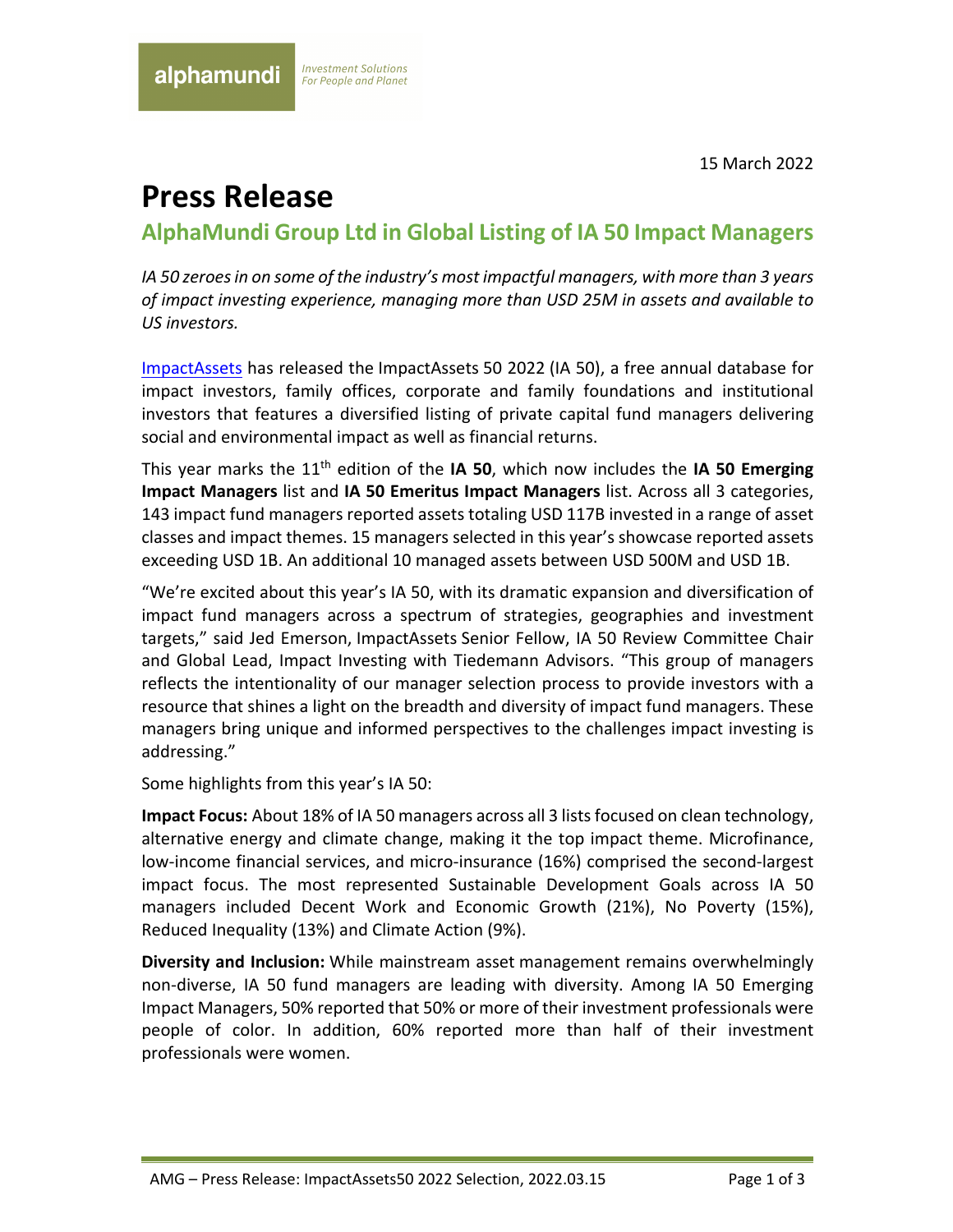#### alphamundi

**Asset Class:** IA 50 fund managers drive their focus on deep impact chiefly in private markets. Managers reported that 55% of their funds are primarily private equity, while 36% are primarily private debt.

**Impact and Financial Return**: Although impact investing can offer a range of returns from concessionary to above-market rates of return  $-$  IA 50 managers reported delivering both positive impact and competitive investment performance. A total of 74% of IA 50 managers target market rates or above market rates of return, and 97% reported delivering either in line or above their initial target returns.

"The caliber of this year's IA 50 lists is a product of the rigorous application scoring and analysis process that the IA 50 Review Committee has fine-tuned through the years," added Sandra Kartt, CFA, Managing Director, Investments, ImpactAssets. "We're thrilled to foster the continuing growth of these unique, innovative investing approaches addressing critical issues from climate to racial equity and gender equality."

## **About AlphaMundi Group**

AlphaMundi Group Ltd (AMG) is an advisory firm founded in 2007 and exclusively dedicated to impact investing. The company is headquartered in Geneva, Switzerland with offices in Nairobi, Kenya, in Bogota, Colombia, and in Washington DC, the United States. It has a dual mission to reduce poverty and preserve the environment in developing countries. AlphaMundi seeks to fulfill this mission by investing in impact ventures that are applying market-based solutions to the world's most pressing challenges in sectors such as sustainable food and agriculture, renewable energy and financial inclusion. The Group is currently managing the **SocialAlpha Investment Fund (SAIF)** in Luxembourg since 2009 and the **AlphaJiri Investment Fund (AJIF)** in Mauritius since 2019, with a positive track record and more than USD 100M invested since inception. AMG is a First Adopter of the IFC's Operating Principles for Impact Management and adheres to 2X criteria for gender lens investing.

The Group created the AlphaMundi Foundation (AMF) 501c3 in 2016 in Washington DC, to provide technical assistance to pipeline and portfolio companies, verify the SDG impact of the Group's investments, and to manage innovative grant programs related to various SDGs including SDG 5 (Gender Equality) and SDG 7 (Affordable & Clean Energy).

For further information about us, please email geneva@alphamundi.ch